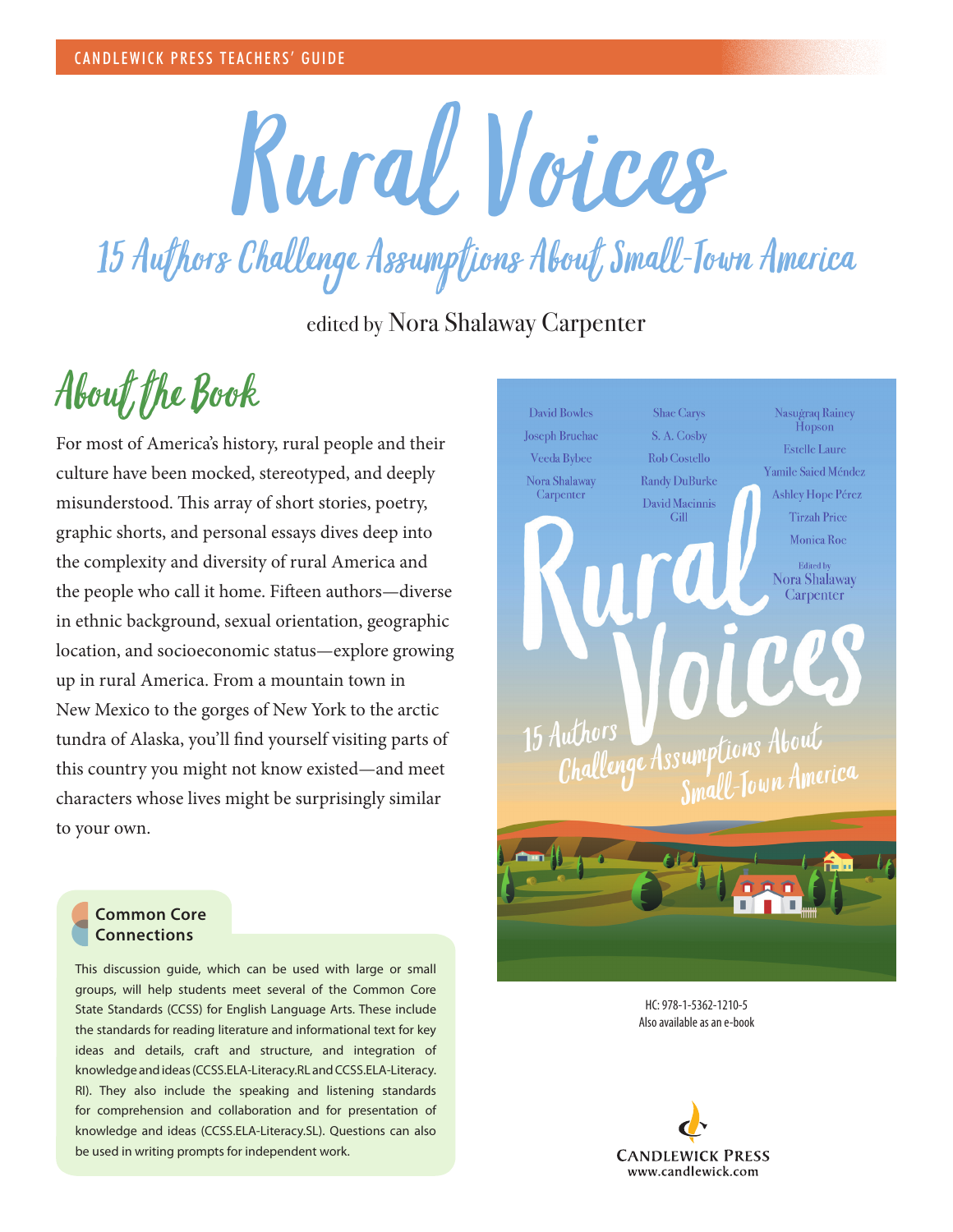## Discussion Questions

- 1. The book dedication reads "To anyone who's ever felt 'less than.'" What are examples from the stories of people feeling "less than"? Why do some people from cities or suburbs assume rural people are inferior to them? If you live in a rural area, have you encountered such stereotypes? If you live in a city or suburb, do you or people you know make that assumption? Have you ever been treated as "less than"?
- 2. Discuss Nora Shalaway Carpenter's memories in the introduction about encountering negative stereotypes when she was growing up in West Virginia. She remembers "internalizing shame about where I was from and trying to reconcile my lived experiences with the almost universally negative and simplistic portrayal of rural people on TV and in other popular media" (page xii). Describe those stereotypes and whether you've seen them in the media. How does her short story "Close Enough" explore the stereotypes?
- 3. In "The (Unhealthy) Breakfast Club," Gracie says that before she went to a new school, "I didn't know I was supposed to feel ashamed of where I come from" (page 8). How does attending a private school introduce Gracie to stereotypes about her own life? How does she react to John's Trailer Trash party theme? What's his defense? Connect this to the scene in "Best in Show" when visitors from Chicago take photographs of Molly.
- 4. Overall, what are some of the differences for teenagers between living in a rural area and living in a city or suburb? What are some general advantages and disadvantages of the different places? In your answers, give examples from the book and from your own experience.
- 5. Ashley Hope Pérez writes, "Home is being in a class with the same thirty kids from first grade to senior year" (page 123). In "Black Nail Polish," the narrator says, "There aren't enough people in my high school for popularity to even really be a thing. We all know each other too well" (page 233). Discuss the effects of always going to school with the same kids, including the effect on keeping anything private.
- 6. Some of the characters find a group or place in their rural setting where they fit in and have a feeling of belonging. The Breakfast Club in the first story serves that purpose. Identify other such groups or places and discuss how they make life better for the character. Are there refuges in suburbs or cities that are the same or serve a similar function?
- 7. Some characters show competency in specialized areas, such as trapping in "The Cabin" and raising pigs in "Best in Show." Find other examples and talk about whether urban or suburban teens are as likely to have these skills. What are some benefits of having a useful or meaningful skill? Are there skills that urban and suburban teens are more likely to have than rural teens?
- 8. Cite instances in the stories where girls break traditional stereotypes about females and how they do so. How does the rural setting contribute to their less traditional roles or interests? What concerns and experiences do girls in the stories have related to their gender that urban and suburban girls share?
- 9. What are some other ways that their environment shapes the main characters? To what extent does the greater access to the natural world—such as woods—influence their lives and choices? Which of them do chores or follow other pursuits less likely to be part of life in cities or suburbs?